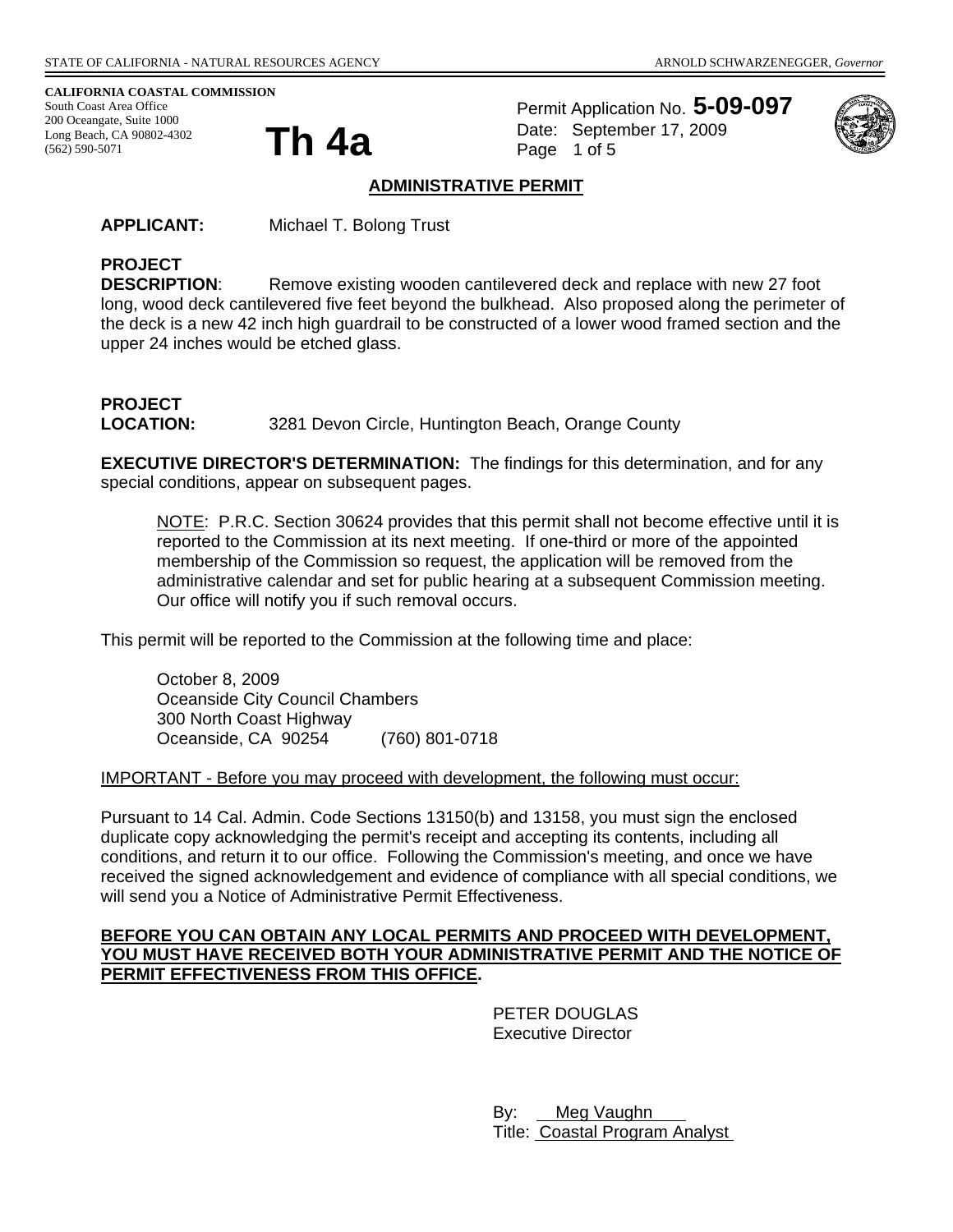## **STANDARD CONDITIONS:**

- 1. Notice of Receipt and Acknowledgment. The permit is not valid and development shall not commence until a copy of the permit, signed by the permittee or authorized agent, acknowledging receipt of the permit and acceptance of the terms and conditions, is returned to the Commission office.
- 2. Expiration. If development has not commenced, the permit will expire two years from the date this permit is reported to the Commission. Development shall be pursued in a diligent manner and completed in a reasonable period of time. Application for extension of the permit must be made prior to the expiration date.
- 3. Interpretation. Any questions of intent or interpretation of any term or condition will be resolved by the Executive Director or the Commission.
- 4. Assignment. The permit may be assigned to any qualified person, provided assignee files with the Commission an affidavit accepting all terms and conditions of the permit.
- 5. Terms and Conditions Run with the Land. These terms and conditions shall be perpetual, and it is the intention of the Commission and the permittee to bind all future owners and possessors of the subject property to the terms and conditions.

## **SPECIAL CONDITIONS:** See page five.

# **EXECUTIVE DIRECTOR'S DETERMINATION (continued):**

The Executive Director hereby determines that the proposed development is a category of development, which, pursuant to PRC Section 30624, qualifies for approval by the Executive Director through the issuance of an Administrative Permit. Subject to Standard and Special Conditions as attached, said development is in conformity with the provisions of Chapter 3 of the Coastal Act of 1976 and will not have any significant impacts on the environment within the meaning of the California Environmental Quality Act. If located between the nearest public road and the sea, this development is in conformity with the public access and public recreation policies of Chapter 3.

# **FINDINGS FOR EXECUTIVE DIRECTOR'S DETERMINATION:**

## **A. Project Description**

The applicant proposes to remove an existing wooden cantilevered deck and replace it with a new 27 foot long, wood deck cantilevered five feet beyond the bulkhead. Also proposed along the perimeter of the deck is a new 42 inch high guardrail to be constructed of a lower wood framed section and the upper 24 inches would be etched glass. The etched glass is proposed such that the etching shall have no transparency and will be similar to a non-glass, opaque surface. The etching in the glass railing is intended to prevent bird strikes. The proposed deck is associated with the adjacent single family residential use. Most of the Huntington Harbour water frontage is developed with single family homes, many of which also have cantilevered decks and boat docks. Virtually the entire water frontage in Huntington Harbour is supported by bulkheads. The nearest public access in the area is at Sunset County Beach, located approximately one half mile west of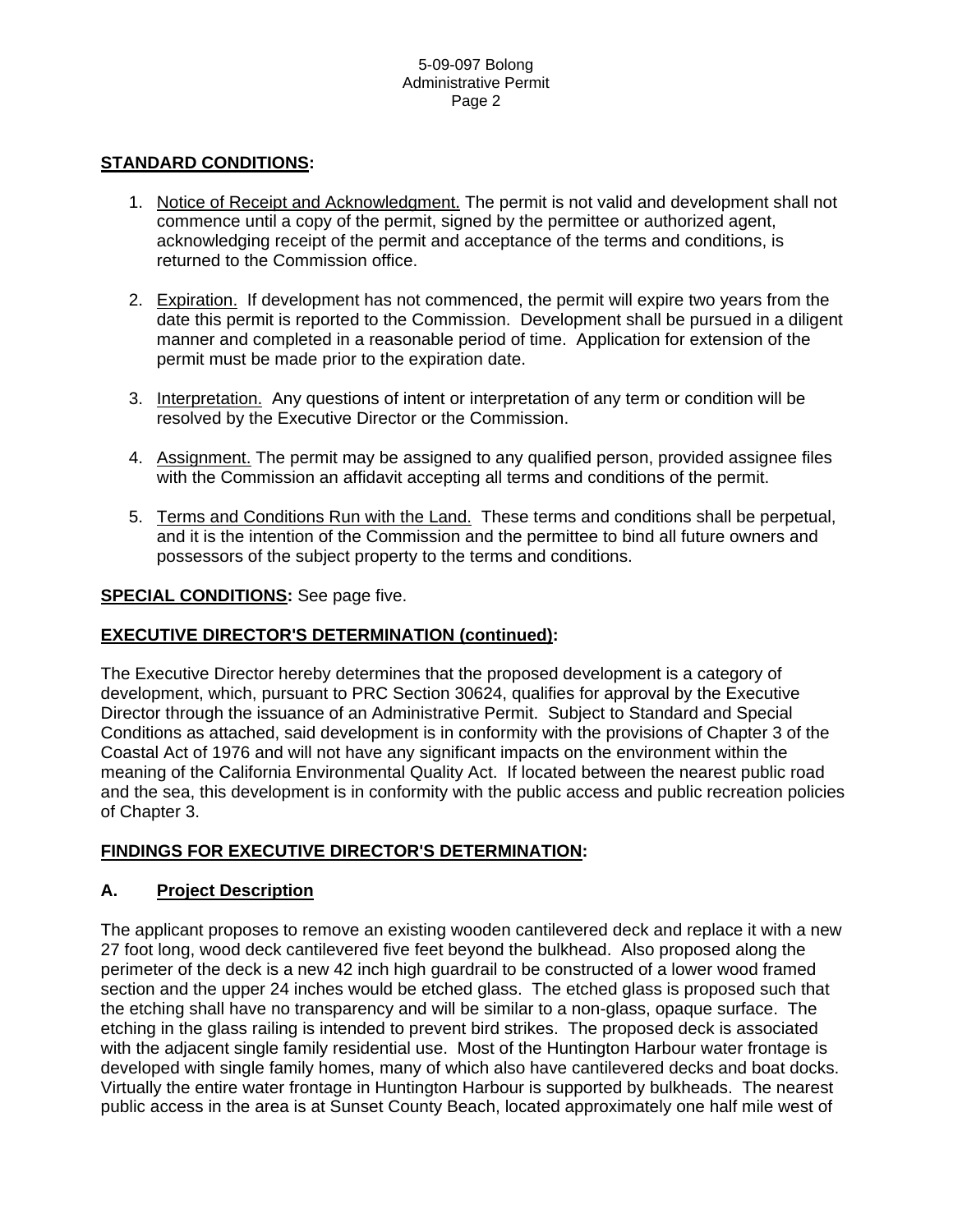the subject site.

The cantilevered portion of the deck will be topped with a waterproofing membrane and sloped back toward the residence. From there, the drainage will be directed to the street. No drainage will be directed to the channel waters. No products containing ammonia, sodium hypochlorite, chlorinated solvents, petroleum distillates or lye will be used on the deck, therefore, pollutants from those products will not drain to the harbor during or after construction. No bottom disturbing activities are proposed.

The proposed deck would cantilever over the waters of Huntington Harbor. In this area of Huntington Harbor, the water area is owned by the City of Huntington Beach. A letter inviting the City to join as co-applicant was sent on September 10, 2009 and to date no response has been received. In addition, an approval in concept was received from the City, indicating the City is aware of the project. Furthermore, a special condition is imposed stating that the approval of a coastal development permit for the project does not waive any public rights or interest that exist or may exist on the property.

The subject site is located within the City of Huntington Beach, which has a certified Local Coastal Program. However, due to the project location seaward of the mean high tide line, the project is within an area of the Commission's retained permit jurisdiction. Nonetheless, the City's certified Local Coastal Program may be used as guidance. The land use designation at the site is Open Space – Water (OS – W). The site is zoned Open Space Water Recreation. The proposed development is consistent with the City's certified LCP, specifically with Implementation Plan Chapter 213 Open Space District, which allows private cantilevered decks abutting residential uses, and with Chapter 210, which provides standards for cantilevered decks in Huntington Harbor in the Open Space Water Recreation zone.

Most of the existing residences that front along the waters of Huntington Harbor have cantilevered decks. The proposed deck is similar in function to the other cantilevered decks associated with residential development within Huntington Harbor. The proposed development is consistent with past Commission actions in the area. Thus, as conditioned, the proposed deck will have no adverse impact on coastal access or resources in the project vicinity, and is consistent with the Chapter 3 policies of the Coastal Act.

# **B. PUBLIC ACCESS**

The proposed development will not affect the public's ability to gain access to, and/or to use the coast and nearby recreational facilities. Therefore, the development, as conditioned, conforms with Sections 30210 through 30214, Sections 30220 through 30224, and 30252 of the Coastal Act.

# **C. WATER QUALITY**

The proposed development has a potential for a discharge of polluted runoff from the project site into coastal waters. The development, as proposed and as conditioned, incorporates design features to minimize the effect of construction and post construction activities on the marine environment. These design features include, but are not limited to, the appropriate management of equipment and construction materials, reducing runoff through the use of permeable surfaces, the use of non-invasive, drought tolerant vegetation to reduce and treat the runoff discharged from the site, and for the use of post construction best management practices to minimize the project's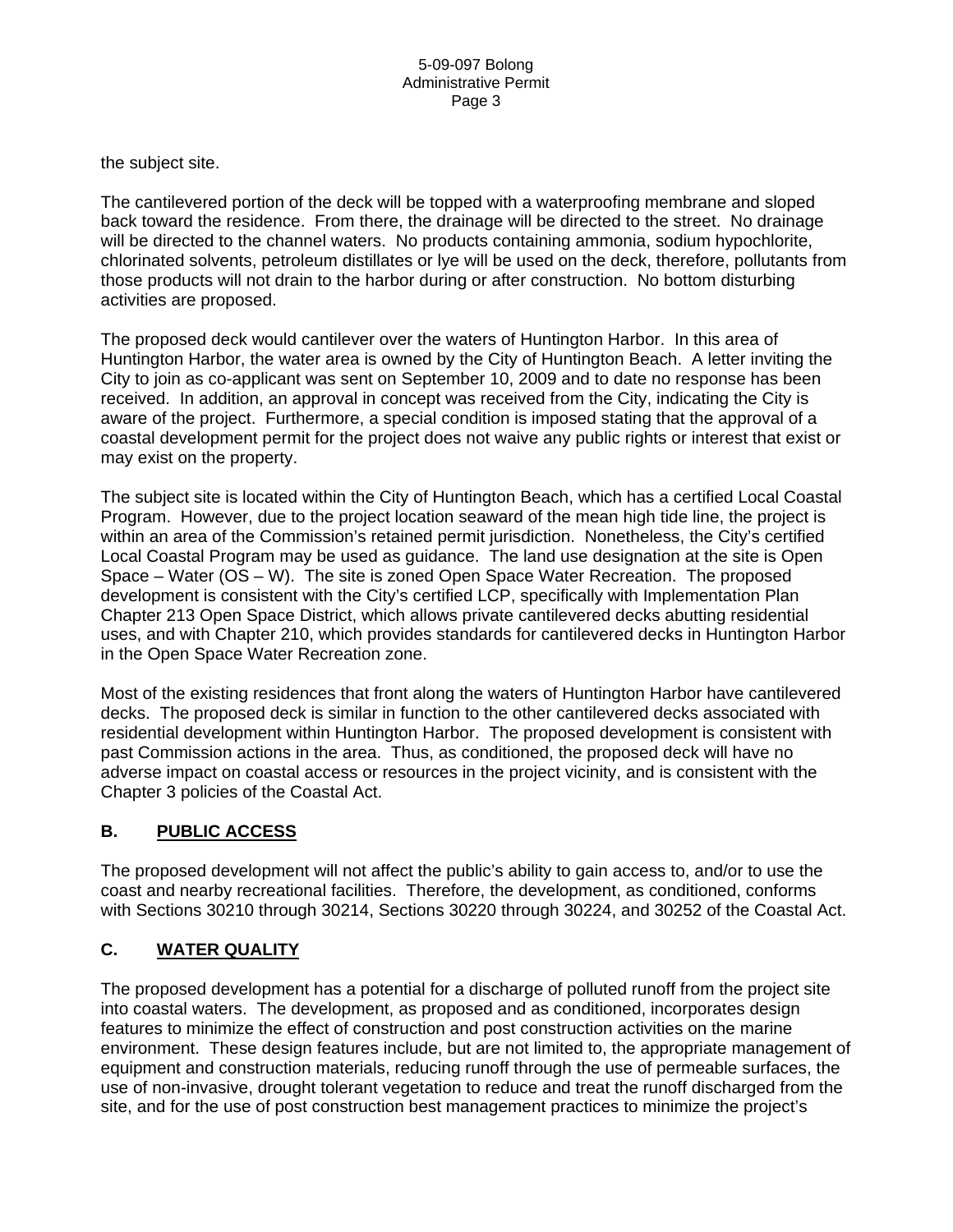adverse impact on coastal waters. Therefore, the Commission finds that the proposed development, as conditioned, conforms with Sections 30230 and 30231 of the Coastal Act regarding the protection of water quality to promote the biological productivity of coastal waters and to protect human health.

# **D. LOCAL COASTAL PROGRAM**

Coastal Act section 30604(a) states that, prior to certification of a local coastal program ("LCP"), a coastal development permit can only be issued upon a finding that the proposed development is in conformity with Chapter 3 of the Act and that the permitted development will not prejudice the ability of the local government to prepare an LCP that is in conformity with Chapter 3. An LCP for the City of Huntington Beach was effectively certified in March 1985. However, the proposed development is occurring within an area of the Commission's original permit jurisdiction, due to the project location seaward of the mean high tide line. Consequently, the standard of review is the Coastal Act and the City's LCP is used only as guidance. As conditioned, the proposed development is consistent with Chapter 3 of the Coastal Act and with the certified LCP for the area.

# **E. CALIFORNIA ENVIRONMENTAL QUALITY ACT**

As conditioned, there are no feasible alternatives or additional feasible mitigation measures available that would substantially lessen any significant adverse effect that the activity may have on the environment. Therefore, the Commission finds that the proposed project, as conditioned to mitigate the identified impacts, is the least environmentally damaging feasible alternative and can be found consistent with the requirements of the Coastal Act to conform to CEQA.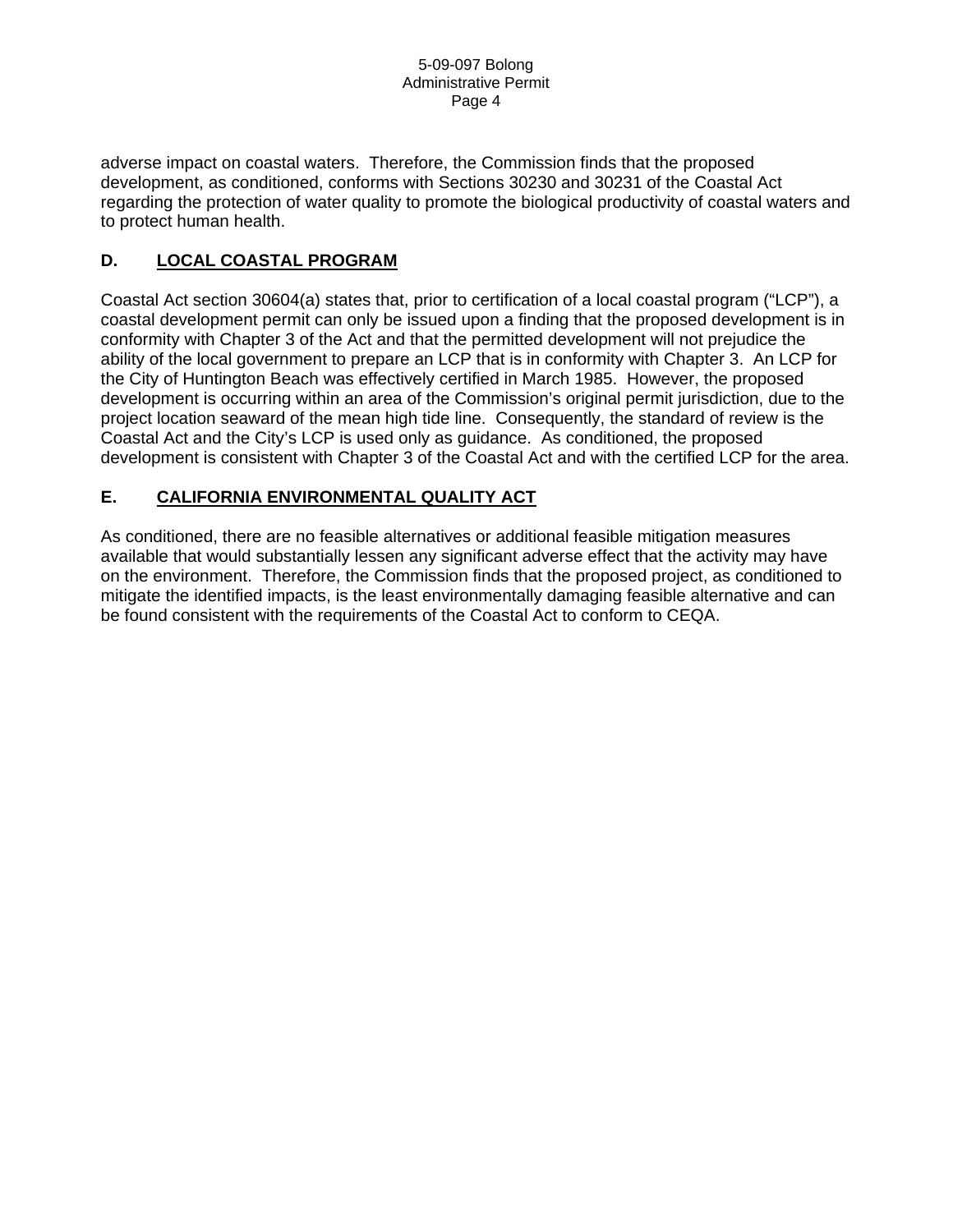## **SPECIAL CONDITIONS:**

## **1. Construction Responsibilities and Debris Removal**

- (a) No construction materials, equipment, debris, or waste shall be placed or stored where it may be subject to wave, wind, or rain erosion and dispersion.
- (b) Any and all construction material shall be removed from the site within 10 days of completion of construction.
- (c) Machinery or construction materials not essential for project improvements shall not be allowed at any time in the intertidal zone.
- (d) If turbid conditions are generated during construction a silt curtain shall be utilized to control turbidity.
- (e) Floating booms shall be used to contain debris discharged into coastal waters and any debris discharged shall be removed as soon as possible but no later than the end of each day.
- (f) Non-buoyant debris discharged into coastal waters shall be recovered by divers as soon as possible after loss.

## **2. Public Rights**

The Coastal Commission's approval of this permit shall not constitute a waiver of any public rights that exist or may exist on the property. The permittee shall not use this permit as evidence of a waiver of any public rights that may exist on the property.

## **ACKNOWLEDGMENT OF PERMIT RECEIPT/ACCEPTANCE OF CONTENTS:**

\_\_\_\_\_\_\_\_\_\_\_\_\_\_\_\_\_\_\_\_\_\_\_\_\_\_\_ \_\_\_\_\_\_\_\_\_\_\_\_\_\_\_\_\_\_\_\_\_\_

I/We acknowledge that I/we have received a copy of this permit and have accepted its contents including all conditions.

Applicants' Signature **Date of Signing** 

5-09-097 Bolong CntDk Admn 10.09 mv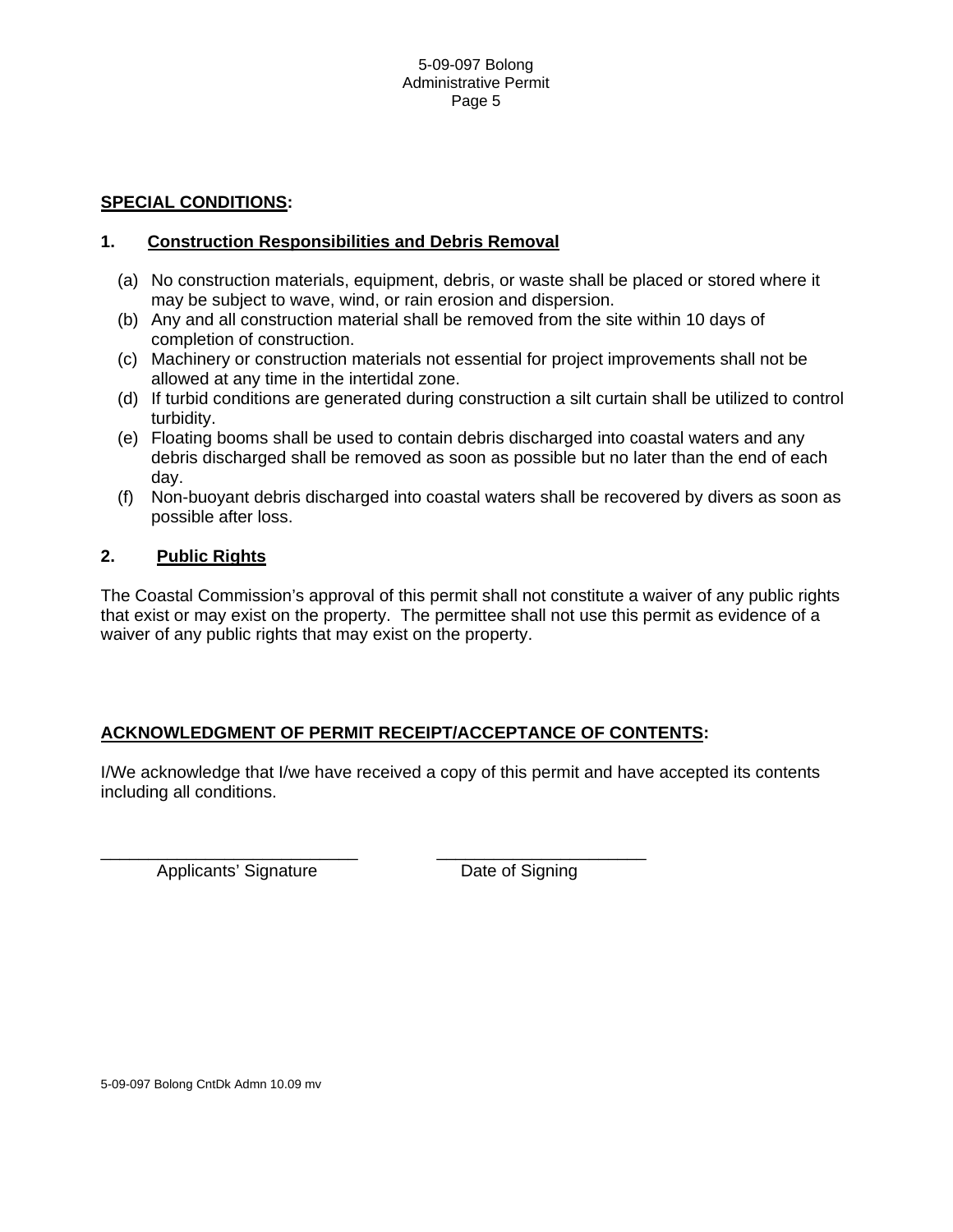#### 5-09-097 Bolong Administrative Permit Page 6

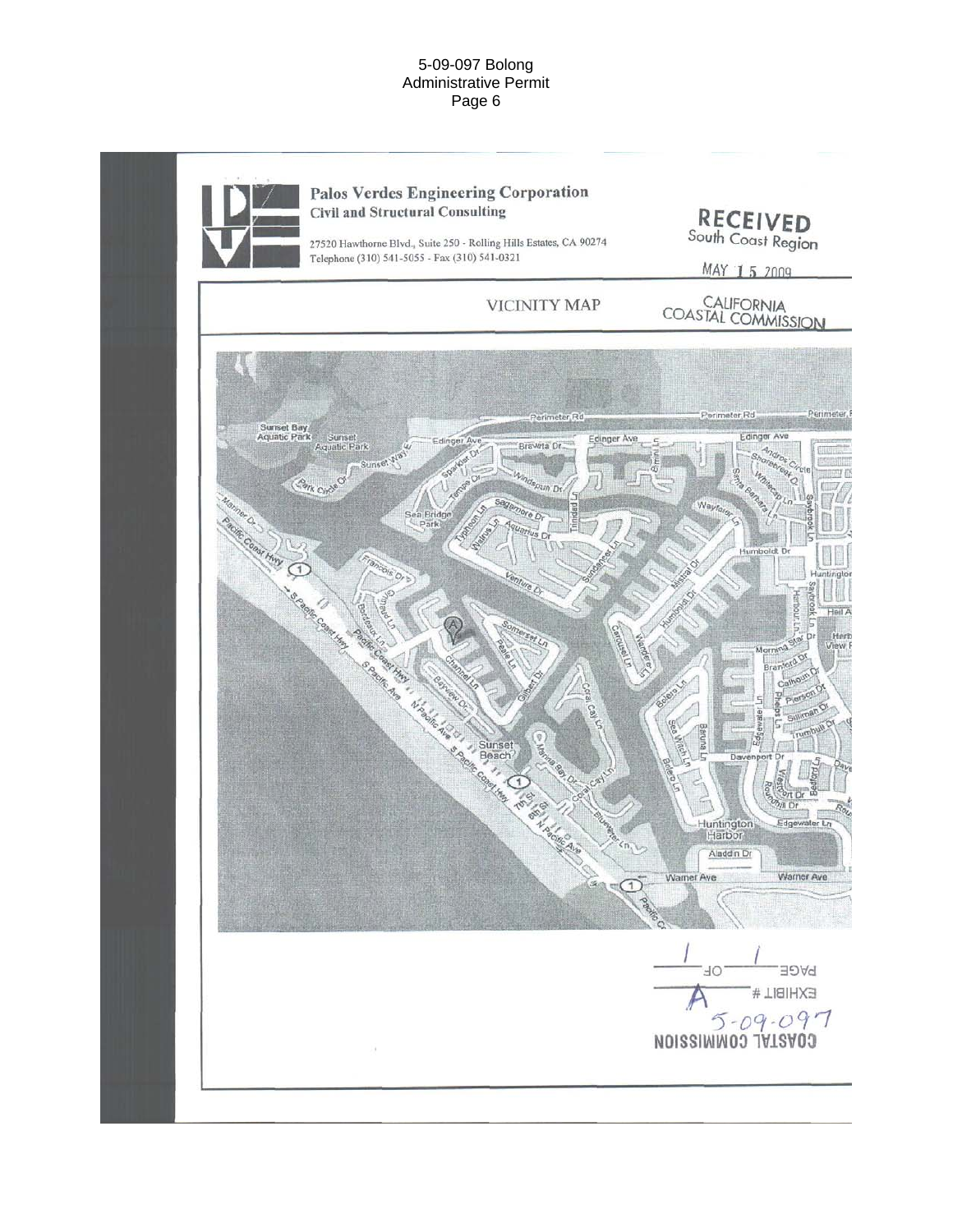#### 5-09-097 Bolong Administrative Permit Page 7